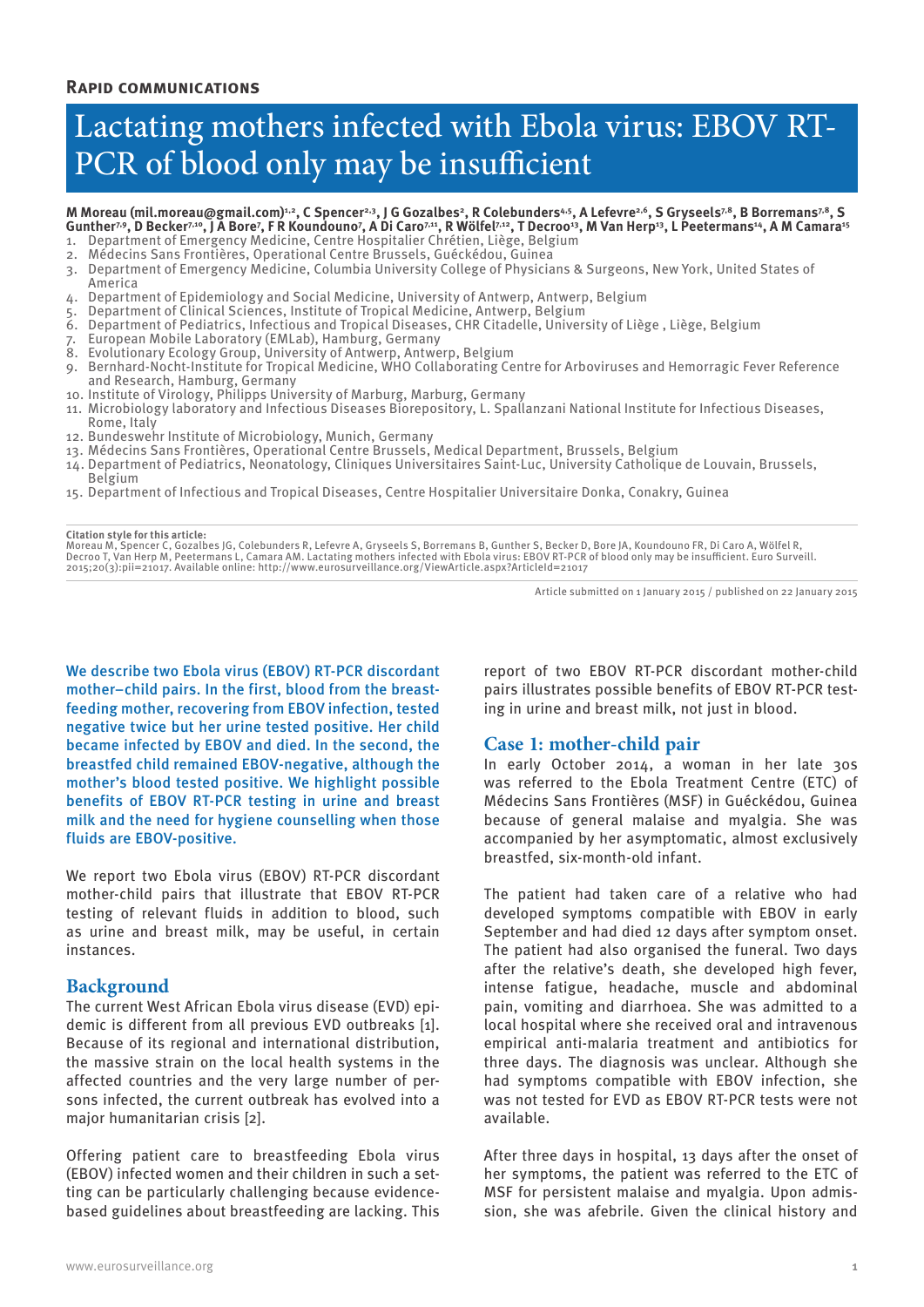the high-risk contact, the patient was admitted to the ETC in the 'suspect' zone of the 'high-risk' area. Her asymptomatic child was housed in a nursery next to the ETC and breastfeeding was stopped. On day 14 of illness, the patient's EBOV RT-PCR blood test (Realstar Filovirus Screen, RT-PCR Kit 1.0, Altona Diagnostics, Hamburg) as well as a rapid malaria test (SD BIOLINE Malaria Ag P.f, Standard Diagnosics Inc.) were negative.

On the same day (day 14 of illness of the mother), the child developed fever (39.1 °C), diarrhoea and severe weakness; a malaria rapid test was negative but EBOV RT-PCR test was positive (cycle threshold (CT) value 19.80; CT values < 20 are highly positive whereas > 35 are weakly positive).

A second EBOV RT-PCR blood test of the mother, 16 days after symptom onset, remained negative but the urine EBOV RT-PCR test from the same day was positive (CT value 29.09). EBOV RT-PCR test of breast milk performed on day 17 after symptom onset was negative and breastfeeding was restarted. The patient had recovered well and was discharged on the same day but the child passed away three days later.

# **Case 2: mother-child pair**

A woman in her mid-20s developed a febrile syndrome four days after having given birth to a healthy baby and was admitted to an MSF ETC in Guéckédou five days later. We note that a close relative of the patient who was present during the delivery, developed symptoms compatible with EVD on the day following the delivery and died one week later. The patient had taken care of this relative.

Upon admission, the patient's temperature was 39°C and she had severe weakness, myalgia, arthralgia, anorexia, dysphagia, hiccups, abdominal pain and diarrhoea. Minor bloody vaginal discharge was noted. An oral antibiotic (cefixime) and anti-malaria treatment were started empirically. On day 6 after onset of illness, a rapid malaria test was negative but an EBOV RT-PCR blood test was positive (CT value 23.92). The clinical course of the patient was favourable and she was declared cured 12 days later (day 18 after onset of illness). After two negative EBOV RT-PCR blood tests, 24 hours apart, she was discharged from hospital. No EBOV RT-PCR of the breast milk was performed.

Upon admission, her infant was 10 days old and had been breastfed since birth. The child was immediately separated from the mother and breastfeeding was stopped. Six days later, the child developed fever (38.9°C). Ceftriaxone and gentamicin were started. Artesunate was also given but stopped after a negative malaria test. EBOV RT-PCR blood tests were negative on day 1 and 3 after onset of fever. Gentamicin was stopped after two days but ceftriaxone continued for eight days with a favourable clinical outcome. The infant rapidly became asymptomatic and was followed

up for 21 days after the last contact with the sick mother. The child did not develop EVD.

## **Discussion**

We describe two EBOV RT-PCR discordant mother-child pairs that illustrate the complexity of taking care of patients with EBOV infection.

If a lactating mother's blood is EBOV RT-PCR negative and has an EBOV-positive breastfed child (Case 1), healthcare workers should investigate whether the mother recently recovered from a confirmed or suspected EBOV infection. The mother's urine and breast milk should be tested by EBOV RT-PCR for shedding of EBOV even after the virus becomes undetectable in the blood [3,4]. The child in Case 1 described, was most likely infected by the mother, however, whether the child became infected through breast milk or through contact with another bodily fluid, remains unknown. We cannot fully rule out the possibility that the source of the child's infection was the relative who was taken care of by the child's mother but this would mean the incubation period of the child was at least 16 days which is long given the average incubation period of 8 to 10 days [5].

Data on how long infective EBOV can be present in other body fluids such as saliva, tears, urine, stool, breast milk, vaginal and amniotic fluid and seminal fluids, are still limited [4]. We do know that in the 36-yearold patient with EVD who was evacuated in August 2014 to an isolation facility in Hamburg, Germany, infective EBOV was still isolated from urine samples on day 26 of his illness, nine days after the clearance of EBOV from plasma [3]. We also know that EBOV can be isolated from convalescent patients in semen up to 82 days after disease onset [6]. However, in a study by Bausch et al., EBOV could not be cultured from the urine in 11 cases, but this might have been caused by virus degradation from breaks in the cold chain during sample collection, storage and shipping [4].

Detection for long periods of time in urine is known for other viruses, such as the West Nile virus [7] but poorly documented for EVD. The added value of EBOV testing of the urine of convalescent patients remains to be determined. Indeed, a positive PCR test does not mean the urine is still infectious and it would be impossible to keep patients with positive EBOV RT-PCR urine or semen tests for months in isolation.

EBOV has been detected in breast milk previously [4] but the timing of EBOV appearance, how long it remains in breast milk in an EBOV-infected lactating mother and the exact risk for a child to become infected through breastfeeding, remain poorly understood. EBOV was isolated from the breast milk of one lactating woman 15 days after disease onset, and after EBOV was already cleared from the blood [4]. We will need prospective studies of mother and child pairs, combining PCR testing with virus culture of breast milk to finally come